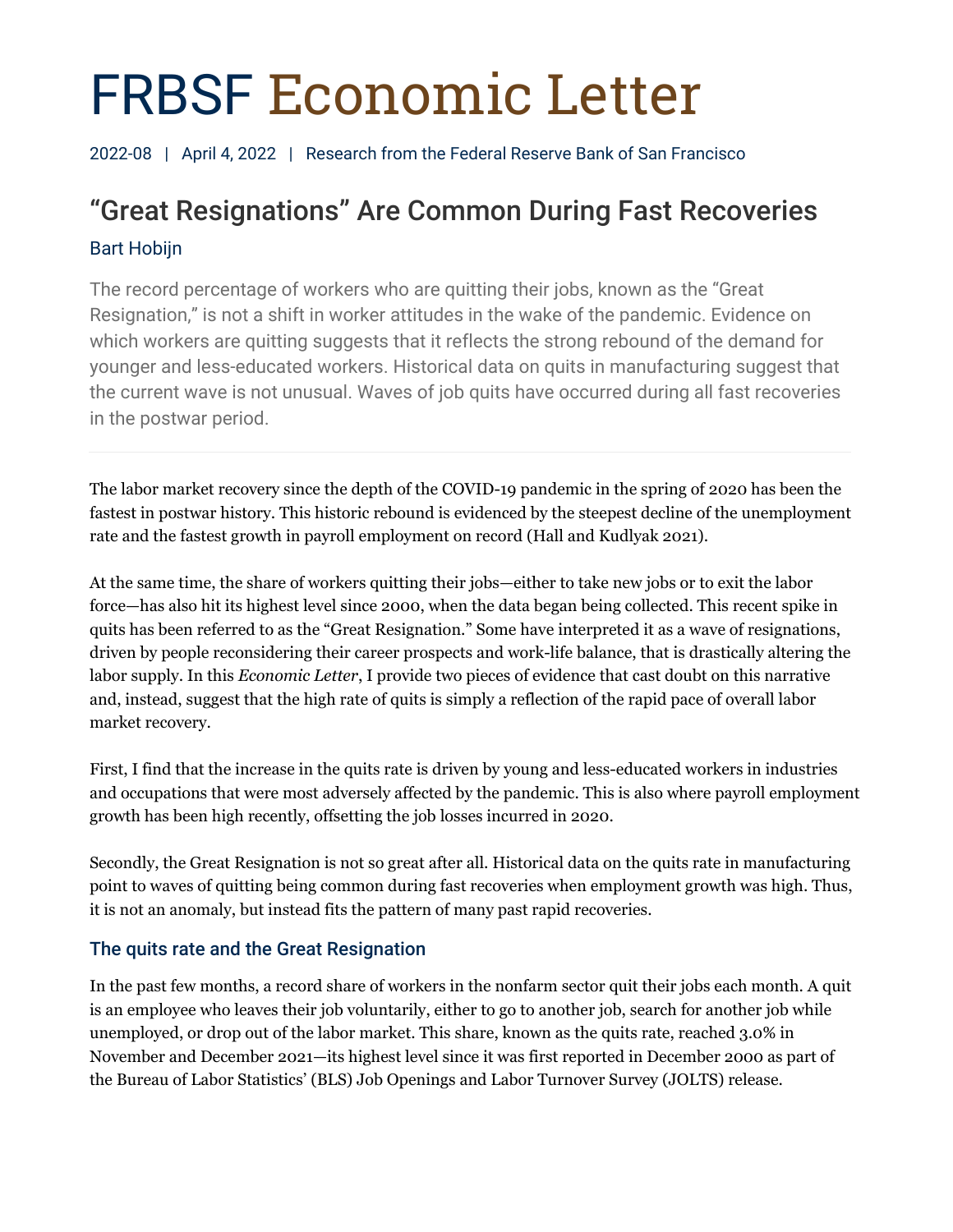#### *FRBSF Economic Letter* 2022-08 April 4, 2022

The record level of the "Total" quits rate in Figure 1 is often pointed to as signaling a Great Resignation. This supposedly reflects a wave of people reconsidering their career prospects, opportunities for hybrid and remote work, and work-life balance—and ultimately resigning in such numbers that it is drastically altering the labor supply in the wake of the pandemic.

Because quits data for the total nonfarm sector are not available before 2000, I use the Manufacturing Labor Turnover Survey (MLTS); it measures quits and other labor turnover series similarly to JOLTS, for the





#### Source: Bureau of Labor Statistics. Shaded bars indicate NBER recession dates.

manufacturing sector only. Although it was discontinued in 1981, combining it with the JOLTS quits data can provide a longer, though interrupted, historical perspective, shown as "Manufacturing" in Figure 1.

The earlier manufacturing data reveal several waves of quits that rival the current wave. Though the 2.3% rate in December 2021 is a record-high since 2000, the manufacturing sector hit comparable highs between 1948 and 1973.

#### Quits and rebound in demand for young and less-educated workers

One limitation of the JOLTS data is that they do not reveal what type of workers are quitting or whether they quit for career-changing reasons, such as switching industries or occupations, versus exiting the labor force. However, one can supplement the JOLTS information with evidence from the Current Population Survey (CPS; see Flood et al. 2021).

It is not possible to construct the direct equivalent of the JOLTS quits rate in the CPS because of conceptual, sampling, and scope differences between the two. With that in mind, I construct a proxy by measuring a quit in the CPS as someone who is payroll employed one month and, the next month, either reports to have switched job-to-job within payroll employment, switched to another type of employment, become unemployed and reports to have quit, or dropped out of the labor force and reports to have done so because of unsatisfactory working conditions.

The CPS data reveal four important facts. First, the industries with the biggest increase in their quits rate during the pandemic also saw the fastest job growth in 2021. Among these sectors are retail trade; arts, entertainment, and recreation; and accommodation and food services. These are also the sectors hit hardest by the pandemic. More generally, the correlation across industries between the change in the quits rate between November 2019 and November 2021 and payroll employment growth in the 12 months preceding November 2021 is positive in both the CPS (0.46) and JOLTS (0.49) data.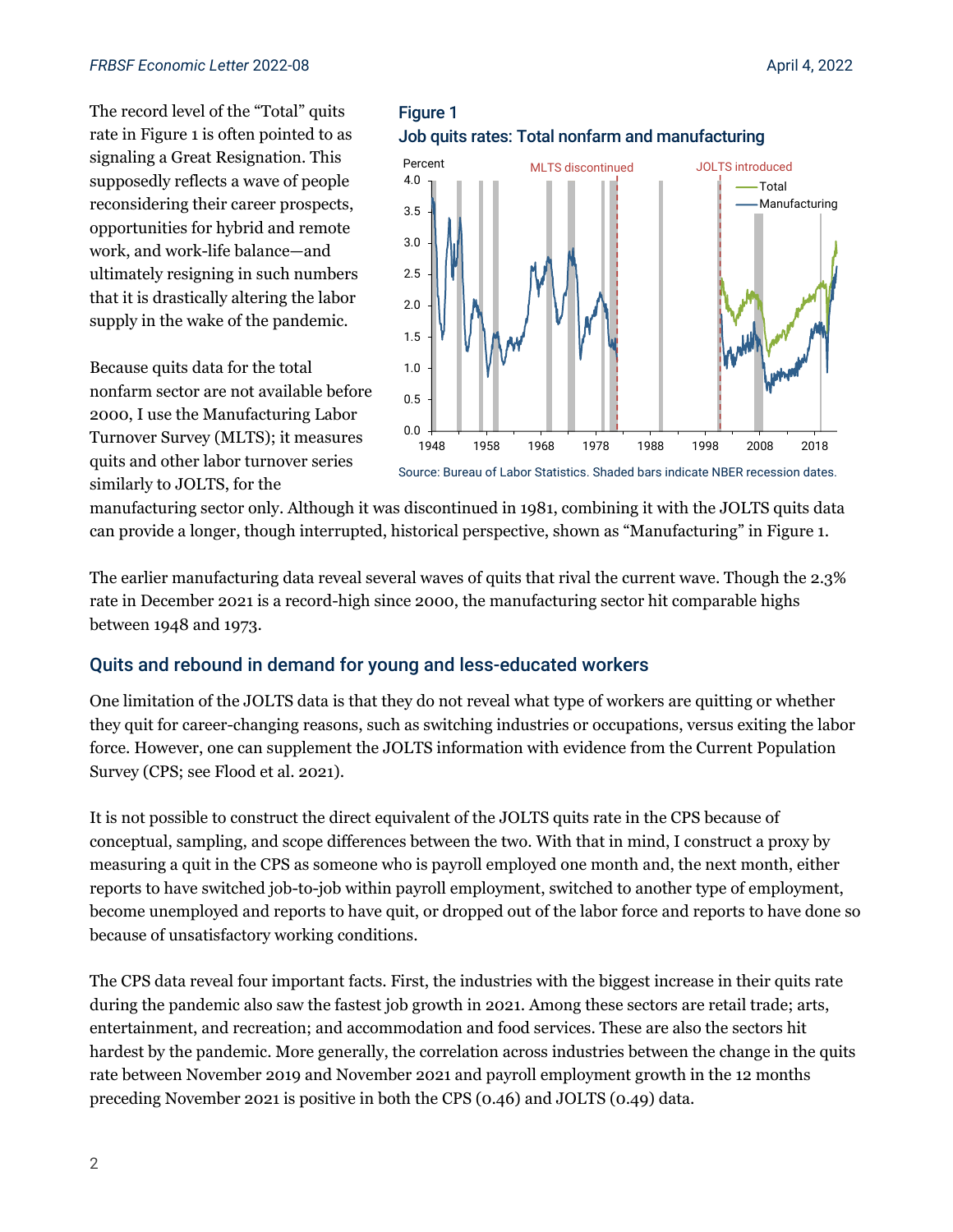#### *FRBSF Economic Letter* 2022-08 April 4, 2022

Second, a similar pattern holds across occupations. For example, the occupation with the highest increase in its quits rate is food preparation and service, which saw rapid employment growth over 2021. The crossoccupation correlation in the CPS between the quits rate change over the pandemic and 2021 employment growth is 0.38. Workers in these most-affected occupations tend to have less education.

Third, there was not a particularly large increase in the share of job quitters that changed either industry of employment or occupation. Such an increase would be expected if the current wave involved a broad reconsideration of career choices. The absence of such an increase is consistent, however, with the

observation by David (2021) that there has not been a large net reallocation of payroll jobs across industries after the onset of the COVID recession.

The fourth fact is that the increase in the quits rate is largely due to younger and less-educated workers, as seen in Figures 2 and 3.

Figure 2 shows that the increase in the quits rate is particularly pronounced for younger workers, including millennials (ages 25 to 34) in the current wave. That is reflective of a normal cyclical pattern in which the quits rate of younger workers responds more to business cycle conditions and drives a large part of the movements in the overall quits rate.

Figure 3 reveals that the increase in the quits rate is concentrated among less-educated workers, confirming the industry and occupation evidence. This is inconsistent with quits being driven by people who pursue other remote work opportunities: according to the CPS data, such changes are largely among more highly educated individuals.

Thus, the evidence from the CPS suggests that the increase in the quits rate is being driven by young and lesseducated workers in industries and occupations that were most adversely

#### Figure 2 Job quits rate proxies by age



Source: CPS and author's calculations. Shaded bars indicate NBER recession dates.

#### Figure 3 Job quits rate proxies by educational attainment



Source: CPS and author's calculations. Shaded bars indicate NBER recession dates.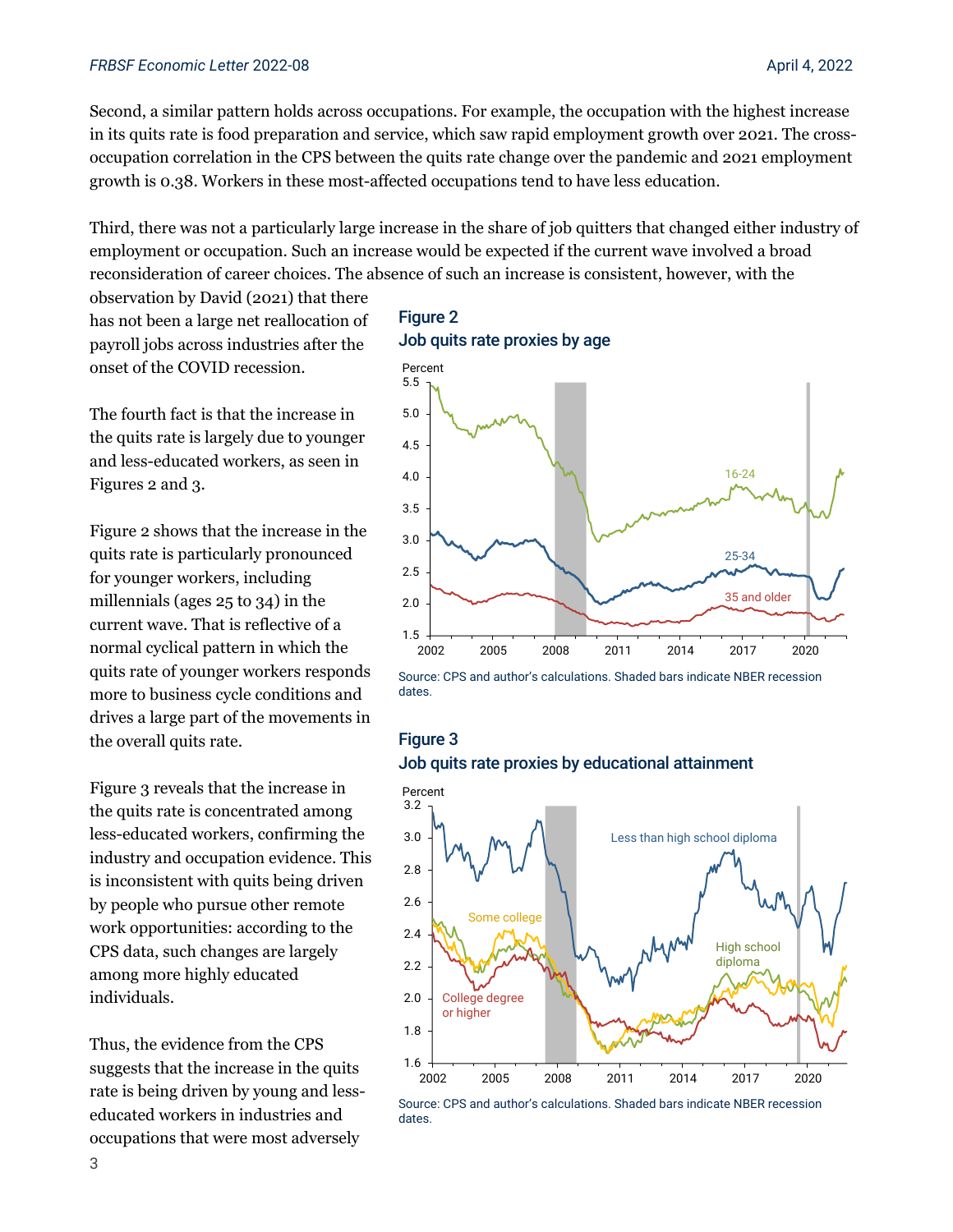affected by the pandemic and where payroll employment growth is high to offset the job losses incurred in 2020.

#### Quits waves common during fast recoveries

The relationship between high payroll growth and elevated quits rates is not only true across industries and occupations—it is also true over time. Figure 4 shows this, comparing the quits rate in the manufacturing sector with payroll job growth in the overall economy and in manufacturing.

The figure shows that the quits waves in manufacturing in 1948, 1951, 1953, 1966, 1969, and 1973 are of the same order of magnitude as the current wave. All of these waves coincide with periods when payroll employment grew very fast, both in the manufacturing sector and the total nonfarm sector.

## Figure 4 Payroll employment growth versus manufacturing quits rate



Thus, when the data are extended back prior to the JOLTS time frame beginning in 2000, the Great Resignation does not appear unusual. The current level of the quits rate is at a record high since 2000 because the recoveries of the 2001 and 2008 recessions were very slow by historical standards and thus did not put the same upward pressure on the quits rate as during other recoveries.

### Wages and the "Great Renegotiation"

The link between employment growth and the quits rate that I document across sectors and occupations and over time is consistent with the model commonly used to assess the U.S. labor market conditions for low-skilled workers (Burdett and Mortensen 1998). That model explains how the quits rate is related to the frequency of job offers from other employers.

After a temporary spike in layoffs, like the one during the pandemic, employers post many vacancies to restaff and satisfy the rebound in demand for their goods and services. This explains the highly elevated job openings rate that has coincided with the record quits rate.

These vacancies do not only attract applicants who are unemployed. They also draw workers from other employers. Workers who receive a better offer will either quit their current job for another higher-paying job or renegotiate their wage, benefits, and work arrangements with their current employer. So, the "Great Resignation" is actually better interpreted as a "Great Renegotiation."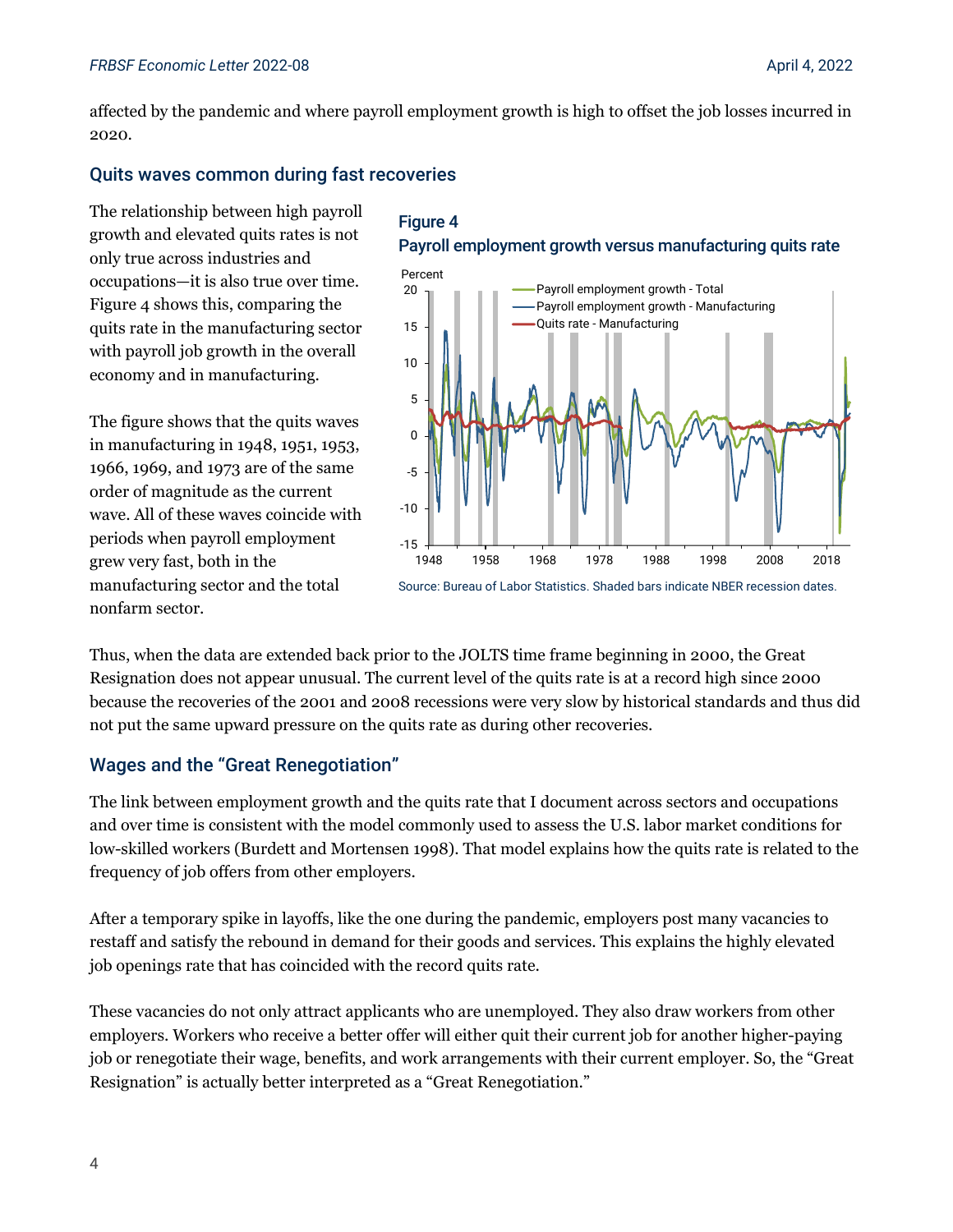As Manning (2006) points out, this can be interpreted as a temporary reduction in the bargaining power of employers that puts upward pressures on wages. His interpretation is consistent with recent wage pressures being highest in the retail and the leisure and hospitality sectors, which have also seen the highest employment growth and increases in job openings and quits rates.

These upward pressures on wages wane as the fast employment recovery slows down, the job openings rate tapers off, and the fraction of workers being poached by competitors declines.

It might take until late 2022 before this happens, however. Respondents to the November 2021 Survey of Professional Forecasters (Federal Reserve Bank of Philadelphia 2021) generally expect nonfarm payroll growth to remain high in 2022. If these forecasts are correct, the job openings and quits rates are likely to remain elevated and wage growth is likely to remain strong for the rest of the year.

#### **Conclusion**

Evidence from both recent worker surveys and historical data on quits shows that the "Great Resignation" is not as unusual as one might think. Waves of quits have been common during fast recoveries in the postwar period. In line with this historical evidence, the recent wave reflects the rapid rebound in labor demand for young and less-educated workers, largely driven by the retail, leisure and hospitality, and accommodation and food services sectors.

*This analysis covers data through February 1, 2022.*

*Bart Hobijn is Professor of Economics at the W.P. Carey School of Business, Arizona State University, and Visiting Fellow in the Economic Research Department at the Federal Reserve Bank of San Francisco.*

#### References

- Burdett, Kenneth, and Dale T. Mortensen. 1998. "Wage Differentials, Employer Size, and Unemployment." *International Economic Review* 39(2), pp. 257–273.
- David, Joel M. 2021. "Has COVID-19 Been a Reallocation Recession?" *Chicago Fed Letter* 452 (March). <https://www.chicagofed.org/publications/chicago-fed-letter/2021/452>
- Federal Reserve Bank of Philadelphia. 2021. "Survey of Professional Forecasters," November. <https://www.philadelphiafed.org/surveys-and-data/real-time-data-research/spf-q4-2021>
- Flood, Sarah, Miriam King, Renae Rodgers, Steven Ruggles, J. Robert Warren, and Michael Westberry. 2021. "Integrated Public Use Microdata Series." Current Population Survey, version 9.0. University of Minnesota. <https://doi.org/10.18128/D030.V9.0>
- Hall, Robert E., and Marianna Kudlyak. 2021. "Comparing Pandemic Unemployment to Past U.S. Recoveries." *FRBSF Economic Letter* 2021-33 (November 29). [https://www.frbsf.org/economic-research/publications/economic](https://www.frbsf.org/economic-research/publications/economic-letter/2021/november/comparing-pandemic-unemployment-to-past-us-recoveries/)[letter/2021/november/comparing-pandemic-unemployment-to-past-us-recoveries/](https://www.frbsf.org/economic-research/publications/economic-letter/2021/november/comparing-pandemic-unemployment-to-past-us-recoveries/)

Manning, Alan. 2006. "A Generalized Model of Monopsony." *Economic Journal* 116(508).

Opinions expressed in *FRBSF Economic Letter* do not necessarily reflect the views of the management of the Federal Reserve Bank of San Francisco or of the Board of Governors of the Federal Reserve System. This publication is edited by Anita Todd and Karen Barnes. Permission to reprint portions of articles or whole articles must be obtained in writing. Please send editorial comments and requests for reprint permission to [research.library@sf.frb.org](mailto:research.library@sf.frb.org)